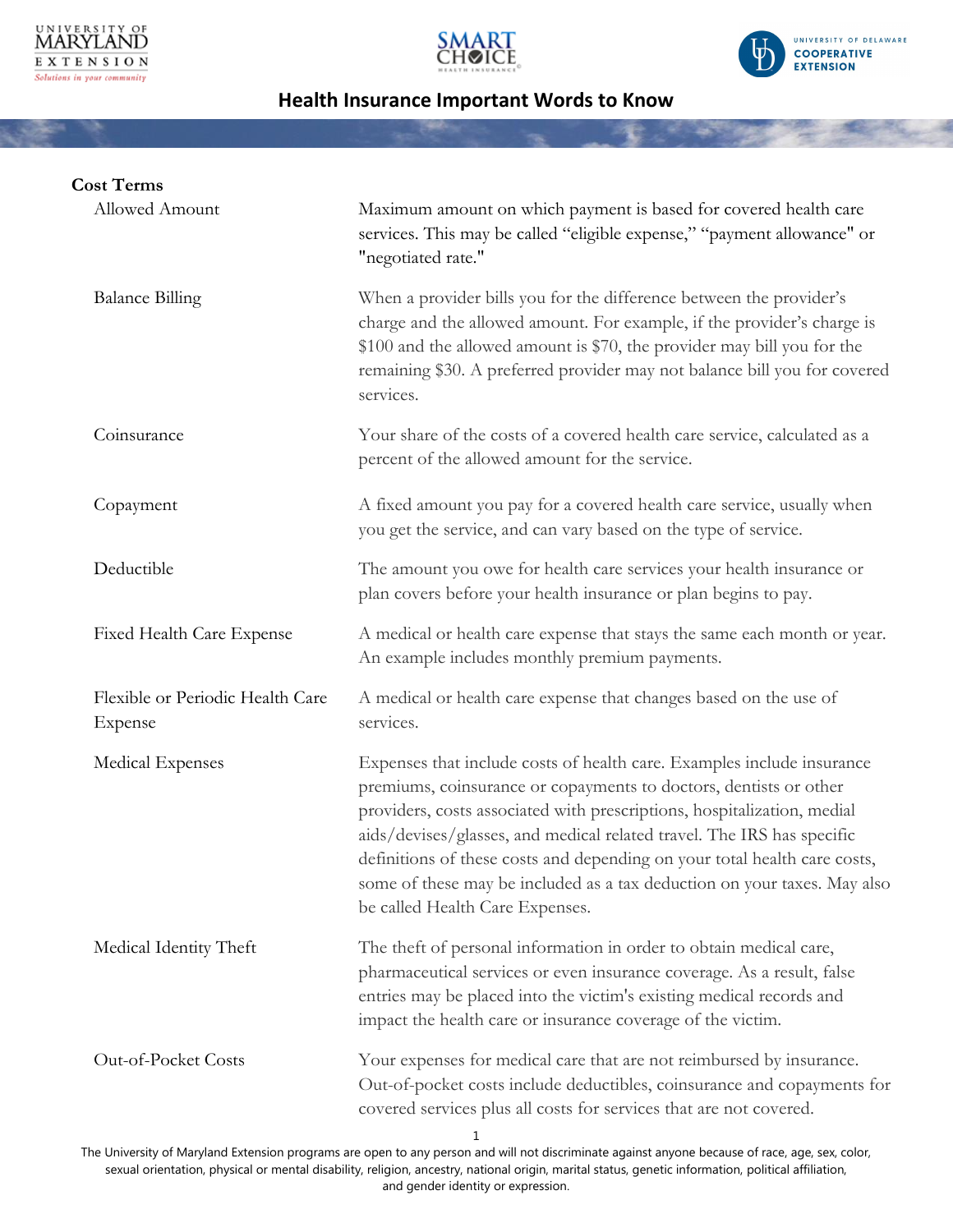





| Out-of-Pocket Maximum                           | The most you pay during a policy period (usually one year) before your<br>health insurance plan starts to pay 100% for covered health benefits. This<br>limit must include deductibles, coinsurance, copayments, or similar<br>charges and any other expenditure required of an individual that is a<br>qualified expense. This limit does not have to count premiums, balance<br>billing amounts for non-network providers and other out-of-network cost<br>sharing, or spending for non-essential health benefits. |
|-------------------------------------------------|----------------------------------------------------------------------------------------------------------------------------------------------------------------------------------------------------------------------------------------------------------------------------------------------------------------------------------------------------------------------------------------------------------------------------------------------------------------------------------------------------------------------|
| Premium                                         | The amount that must be paid for your health insurance or plan. You<br>and/or your employer usually pay it monthly, quarterly or yearly.                                                                                                                                                                                                                                                                                                                                                                             |
| Qualified Medical Expense                       | The amount paid for the diagnosis, cure, treatment or prevention of<br>disease, or for the purpose of affecting any structure or function of the<br>body. There are many different types of medical expenses that would<br>qualify. Qualified expenses are defined by IRS code. You can find out<br>what these are by going to: http://www.irs.gov/pub/irs-prior/p502--<br>2013.pdf                                                                                                                                  |
| <b>Types of Health Insurance Plans</b>          |                                                                                                                                                                                                                                                                                                                                                                                                                                                                                                                      |
| <b>Exclusive Provider Organization</b><br>(EPO) | A managed care plan where services are covered only if you go to doctors,<br>specialists, or hospitals in the plan's network (except in an emergency)                                                                                                                                                                                                                                                                                                                                                                |
| Health Maintenance<br>Organization (HMO)        | A type of health insurance plan that limits coverage to care provided by<br>doctors who work for or contract with the HMO. It generally will not<br>cover out-of-network care except in an emergency. An HMO may require<br>you to live or work in its service area to be eligible for coverage. HMOs<br>often provide integrated care and focus on prevention and wellness.                                                                                                                                         |
| Point of Service (POS) plans                    | A type of plan in which you pay less if you use health care providers that<br>belong to the plan's network. Requires you to get a referral from your<br>primary care doctor in order to see a specialist.                                                                                                                                                                                                                                                                                                            |
| Preferred Provider Organization<br>(PPO)        | A type of health plan that contracts with medical providers to create a<br>network of participating providers. You pay less if you use providers that<br>belong to the plan's network.                                                                                                                                                                                                                                                                                                                               |
| <b>Description of the Tiers</b>                 |                                                                                                                                                                                                                                                                                                                                                                                                                                                                                                                      |
| Bronze                                          | The health insurance company will cover 60% of health service costs for<br>an average person; your coinsurance on average will be 40% of costs.                                                                                                                                                                                                                                                                                                                                                                      |

2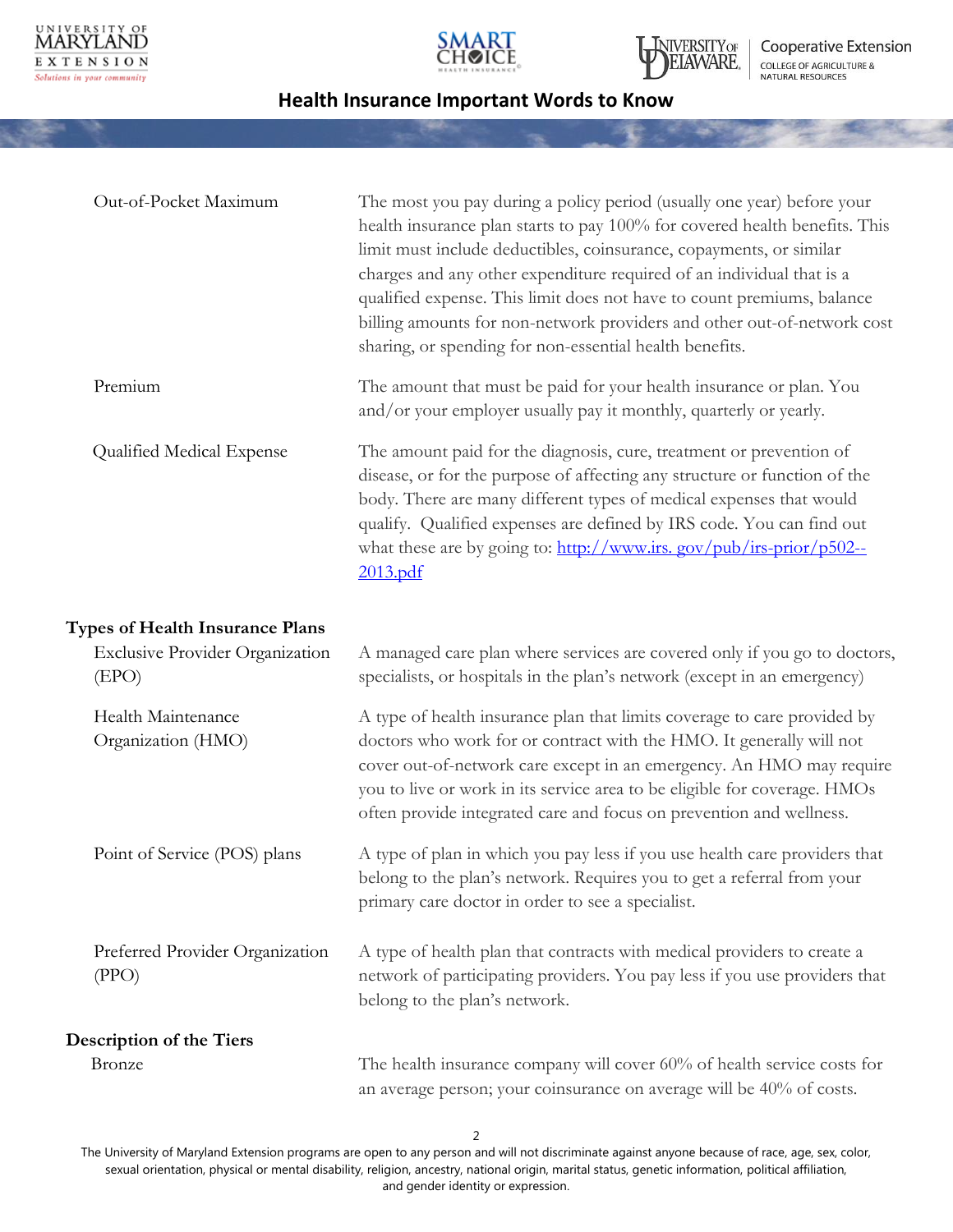





Cooperative Extension COLLEGE OF AGRICULTURE &<br>NATURAL RESOURCES

# **Health Insurance Important Words to Know**

|                                                                                   | Plans in this tier have the lowest premiums but the highest out-of-pocket<br>costs.                                                                                                                                                                                                                                                                                                                                                                                                                                                                                                                                                                                       |
|-----------------------------------------------------------------------------------|---------------------------------------------------------------------------------------------------------------------------------------------------------------------------------------------------------------------------------------------------------------------------------------------------------------------------------------------------------------------------------------------------------------------------------------------------------------------------------------------------------------------------------------------------------------------------------------------------------------------------------------------------------------------------|
| Silver                                                                            | The health insurance company will cover 70% of health service costs for<br>an average person; your coinsurance on average will be 30% of costs.<br>Plans in this tier have low premiums and high out-of-pocket cost.                                                                                                                                                                                                                                                                                                                                                                                                                                                      |
| Gold                                                                              | The health insurance company will cover 80% of health service costs for<br>an average person; your coinsurance on average will be 20% of costs.<br>Plans in this tier have high premiums and low out-of-pocket costs.                                                                                                                                                                                                                                                                                                                                                                                                                                                     |
| Platinum                                                                          | The health insurance company will cover 90% of health service costs for<br>an average person; your coinsurance on average will be 10% of costs.<br>Plans in this tier have the highest premiums and the lowest out-of-pocket<br>costs.                                                                                                                                                                                                                                                                                                                                                                                                                                    |
| <b>Types of Medical Savings</b><br><b>Accounts</b>                                |                                                                                                                                                                                                                                                                                                                                                                                                                                                                                                                                                                                                                                                                           |
| Flexible Savings Account (FSA)                                                    | An account you contribute money using pre-tax dollars. You can then be<br>reimbursed for qualified medical expenses. FSA accounts are available as<br>part of your employer's benefits plan package; you cannot open one as<br>an individual consumer. The amount you choose to save is automatically<br>deducted from your paycheck and is placed in an account managed by a<br>third party agency. These accounts have set time period and at the end of<br>the year or grace period, you may lose any money left over in your FSA;<br>plan carefully.                                                                                                                  |
| Health Savings Account (HSA)<br>also known as Health Retirement<br>Accounts (HRA) | A medical savings account available to you if you have a HSA-qualified,<br>high-deductible health insurance plan (HDHP). This account allows you<br>to save pre-tax dollars for qualified medical expenses. Contributions can<br>be made by you and/or your employer, but you are the account owner.<br>Key advantages to HSAs are you can build the account balance by<br>earning interest on what you set aside and this can be used to pay for<br>future health care costs and you do not pay taxes on the earned interest.<br>There are limits on how much you can set aside each year and provisions<br>about how you can use the money before retirement and after. |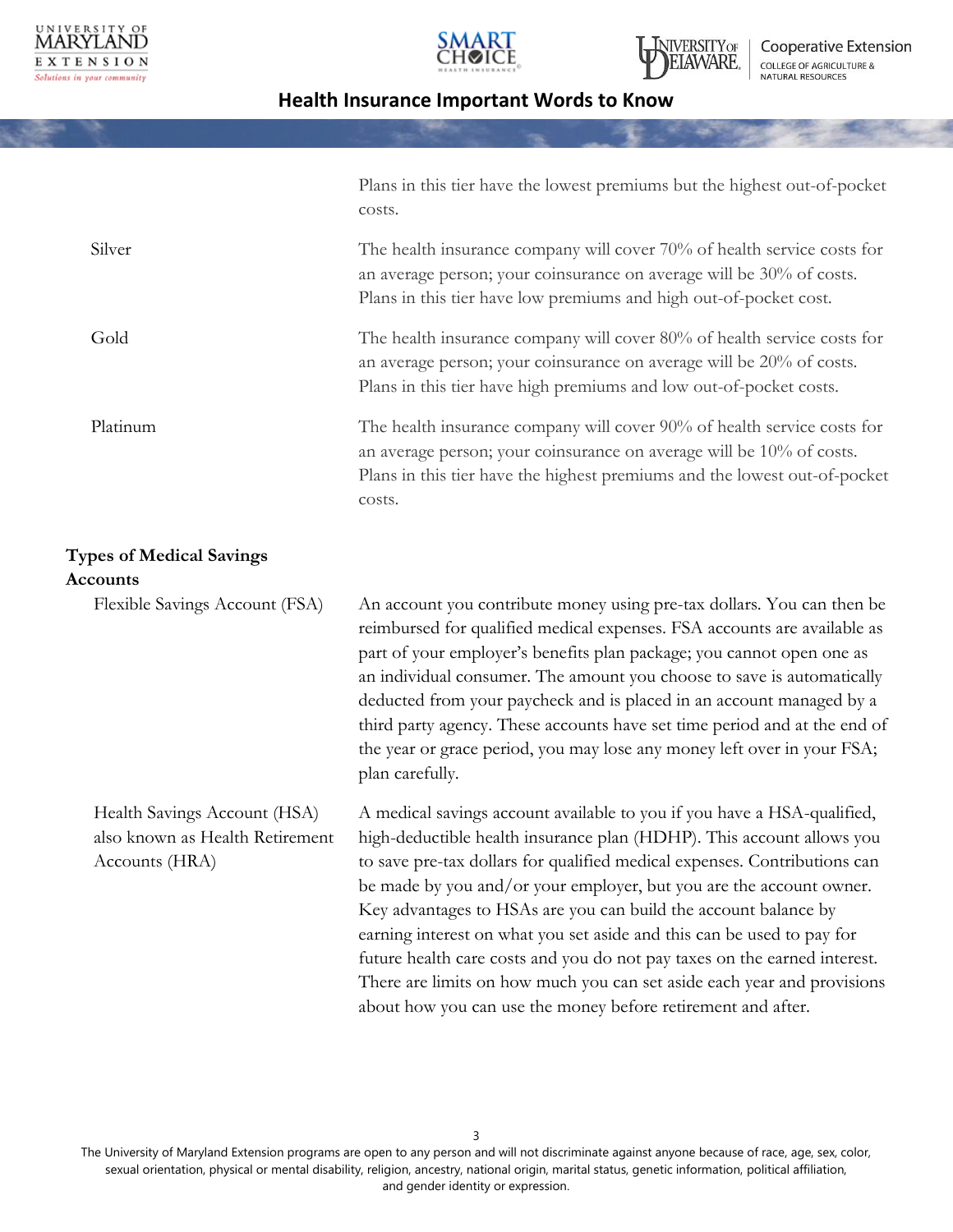





| <b>Essential Health Benefits</b>                     | A set of health care service categories that must be covered by certain<br>plans as of 2014.                                                                                                                                                                                                    |
|------------------------------------------------------|-------------------------------------------------------------------------------------------------------------------------------------------------------------------------------------------------------------------------------------------------------------------------------------------------|
| Ambulatory patient services                          | Health services provided on an outpatient basis to those who visit a<br>hospital or another health care facility and depart after treatment on<br>the same day.                                                                                                                                 |
| Chronic disease management                           | An integrated care approach to managing illness which includes<br>screenings, check-ups, monitoring and coordinating treatment, and<br>patient education. It can improve your quality of life while reducing<br>your health care costs by preventing or minimizing the effects of a<br>disease. |
| Emergency services                                   | Evaluation of an emergency medical condition and treatment to keep<br>the condition from getting worse.                                                                                                                                                                                         |
| Formulary                                            | A list of prescription drugs covered by a prescription drug plan or<br>another insurance plan offering prescription drug benefits. Also called<br>a drug list.                                                                                                                                  |
| Habilitative services                                | Health care services that help you keep, learn, or improve skills and<br>functioning for daily living.                                                                                                                                                                                          |
| Hospitalization                                      | Care in a hospital that requires admission as an inpatient and usually<br>requires an overnight stay.                                                                                                                                                                                           |
| Mental health and substance<br>use disorder services | Treatment and services to improve mental health and to address<br>substance use disorders, including behavioral health treatment,<br>counseling and psychotherapy.                                                                                                                              |
| Oral care (Pediatric)                                | Benefits that help pay for the cost of visits to a dentist for basic or<br>preventive services, like teeth cleaning, X-rays, and fillings.                                                                                                                                                      |
| Preventive services                                  | Routine health care that includes screenings, check-ups, and patient<br>counseling to prevent illnesses, disease, or other health problems.                                                                                                                                                     |
| Rehabilitative services                              | Health care services that help you keep, get back, or improve skills and<br>functioning for daily living that have been lost or impaired because you<br>were sick, hurt, or disabled.                                                                                                           |
| Vision services<br>(Pediatric service)               | Health benefit that at least partially covers vision care, like eye exams<br>and glasses.<br>4                                                                                                                                                                                                  |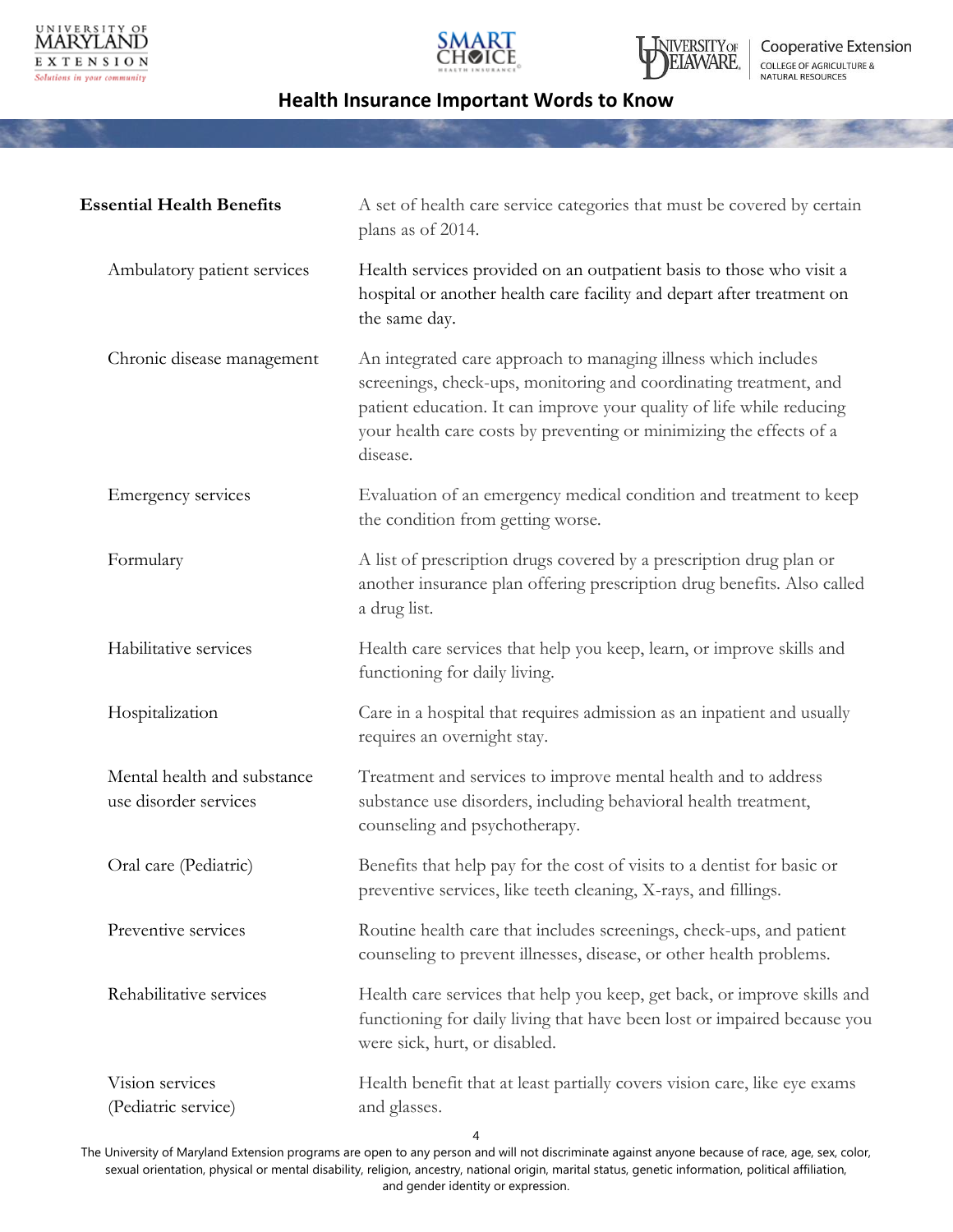





Cooperative Extension COLLEGE OF AGRICULTURE &<br>NATURAL RESOURCES

# **Health Insurance Important Words to Know**

| Well-baby & Well-child care          | Routine doctor visits for comprehensive preventive health services that<br>occur when a baby is young and annual visits until a child reaches age<br>21.                                                                                                                                                                                                                                                                                                                                                                                                                               |
|--------------------------------------|----------------------------------------------------------------------------------------------------------------------------------------------------------------------------------------------------------------------------------------------------------------------------------------------------------------------------------------------------------------------------------------------------------------------------------------------------------------------------------------------------------------------------------------------------------------------------------------|
| Wellness services                    | A program intended to improve and promote health and fitness that is<br>usually offered through the work place, although insurance plans can<br>offer them directly to their enrollees. The program allows your<br>employer or plan to offer you premium discounts, cash rewards, gym<br>memberships, and other incentives to participate.                                                                                                                                                                                                                                             |
| <b>Providers of Health Care</b>      |                                                                                                                                                                                                                                                                                                                                                                                                                                                                                                                                                                                        |
| <b>Services</b>                      |                                                                                                                                                                                                                                                                                                                                                                                                                                                                                                                                                                                        |
| Navigator                            | An unbiased individual or organization trained and able to help<br>consumers and small businesses as they look for health coverage<br>options through the Marketplace, including completing eligibility and<br>enrollment forms. Their services are free to consumers.                                                                                                                                                                                                                                                                                                                 |
| Network                              | The facilities, providers and suppliers your health insurer or plan has<br>contracted with to provide health care services. A provider who is part<br>of the plan is considered "in-network" where as a provider not part of<br>the plan is considered "out-of-network".                                                                                                                                                                                                                                                                                                               |
| Primary Care Physician (PCP)         | A physician (M.D. – Medical Doctor or D.O. – Doctor of Osteopathic<br>Medicine) who directly provides or coordinates a range of health care<br>services for a patient.                                                                                                                                                                                                                                                                                                                                                                                                                 |
| Specialists                          | Focuses on a specific area of medicine or health care.                                                                                                                                                                                                                                                                                                                                                                                                                                                                                                                                 |
| <b>Important Documents</b>           |                                                                                                                                                                                                                                                                                                                                                                                                                                                                                                                                                                                        |
| Evidence of Coverage and<br>Benefits | A document given to an insured that describes the benefits, limitations<br>and exclusions of coverage provided by an insurance company. It is the<br>contract between you and the insurance provider.                                                                                                                                                                                                                                                                                                                                                                                  |
| <b>Explanation of Benefits</b>       | An explanation of benefits (commonly referred to as an EOB form) is<br>a statement sent by a health insurance company to covered individuals<br>explaining what medical treatments and/or services were paid for on<br>their behalf. An EOB typically describes the service performed<br>including the date of the service, the description and/or insurer's code<br>for the service; the name of the person or place that provided the<br>service; and the name of the patient; the doctor's fee, and what the<br>insurer allows; and the amount the patient is responsible for.<br>5 |